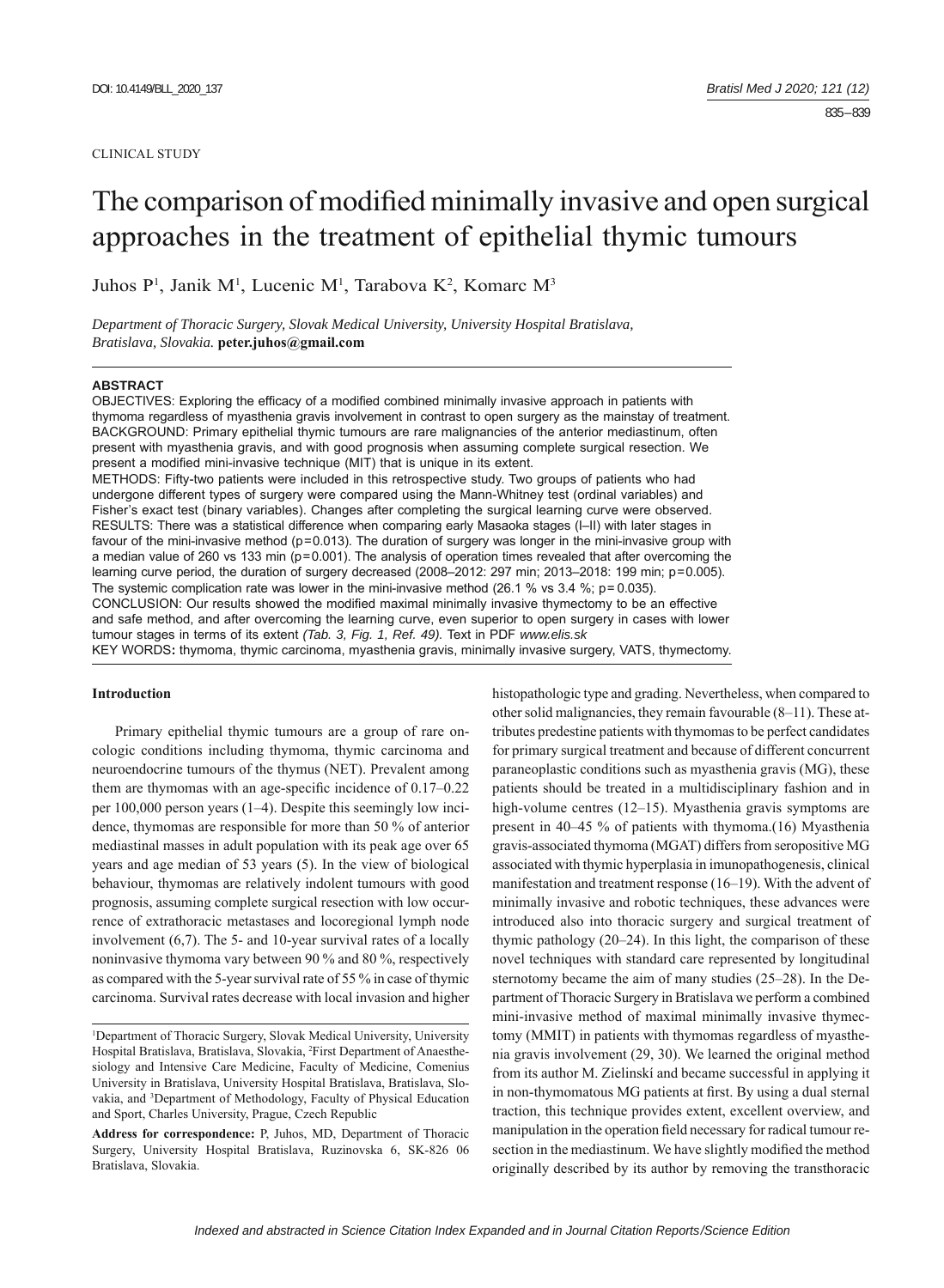## 835 – 839

part of the operation while leaving just the transcervical and subxiphoid approach with the aim of postoperative pain reduction. In this paper we present our short-term peri- and post-operative results over a period of 10 years with special consideration of the surgeons' learning curve. To our knowledge, there is no study in the available literature comparing this kind of extensive minimally invasive method with open surgery (OS).

#### **Materials and methods**

The primary aim of this study was to investigate the effect of a unique modified minimally invasive technique of thymectomy on short-term results as compared with the open approach in patients with thymic epithelial tumours with or without MG involvement. The modified maximal minimally invasive thymectomy is a surgical technique that provides the highest level of resection extent of thymic tissue as required by Jaretzki (31). This property is especially important in patients with MGAT (28). All the patients were checked and assessed for symptoms of MG and blood autoantibodies at the Centre of Neuromuscular Diseases which is a centralized and one-of-a-kind facility in Slovakia. MG patients were first stabilized on immunosuppressive therapy. Because of this collaboration, during the observed period, the majority of patients suffering from thymic pathology in Slovakia were treated at our department and are part of this study. All the patients went through a thorough preoperative anaesthesiology examination with attention paid to the neuromuscular nature of MGAT, and had a reserved ICU bed.

Strict inclusion criteria were defined because of the retrospective nature of our study. The presence of an epithelial thymic malignancy in the definitive histopathologic report was the baseline criterion. Special attention was paid to patients with paraneoplastic MG (MGAT). Another criterion was the surgical technique. The open surgical technique was carried out by longitudinal median sternotomy only. As previously mentioned, among patients treated with different minimally invasive techniques, we chose only those who had undergone surgery using the maximal minimally invasive thymectomy. Patients with other histologic results of thymic pathology (i.e. thymic cysts, metastasis, lipomas, hyperplastic thymus, non-thymomatous MG) treated using the above-mentioned techniques or patients with thymic malignancies but operated on with other surgical approach were excluded. The rationale behind choosing the MMIT was our experience with the technique in the treatment of myasthenia gravis patients. One of the controversial issues of surgical treatment of thymic tumours is the extent of resection (32). Despite the lack of randomized studies, professional societies recommend not only to achieve an R0 resection of the tumour (thymomectomy) but also to remove the thymus gland and perithymic lymphatic and adipose tissue in the anterior mediastinum especially in the case of MGAT where the extensive thymectomy according to Jaretzki and Masaoka should be performed (33‒36). Out of 79 patients meeting the above-mentioned criteria, 52 patients were included in our study. Twenty-nine patients were treated using MMIT, while 23 patients underwent extended thymectomy via longitudinal sternotomy. Tumour stages were defined based on a definitive histopathologic report.

We calculated basic descriptive statistics (location, variability) for all variables of interest. The above-mentioned two groups of patients undergoing different types of surgery were compared using the Mann‒Whitney test (ordinal/interval variables) and Fisher's exact test (categorical/binary variables). The same procedures were used to contrast two different time periods (2008–2012 and 2013‒2018) in order to explore a potential learning curve needed to master the technique. We calculated standardized effect sizes along with 95 % confidence intervals in form of log odds ratios (for binary outcomes) and standardized mean differences (for continuous outcomes) to facilitate the comparison of our results with those described in the literature. P values below 0.05 were considered to be statistically significant. Statistical analyses were performed using SPSS version 25 (SPSS Inc., Chicago, IL, USA).

## **Results**

Out of 52 patients, 23 had thymoma without proven paraneoplastic MG while 29 patients with MGAT received immunosuppressive therapy. In overall demographics, the sex ratio was slightly in favour of females, namely 29 females (55.8 %) to 23 males (44.2 %). The median age was 57 years (min 24; max 77). Twenty-eight patients with MGAT (96.6 %) were diagnosed with the seropositive form of MG, either generalized ( $n = 20$ ) or ocular  $(n = 8)$ . One patient was diagnosed with the seronegative form of the disease (3.4 %). Following the Masaoka-Koga staging system (37), the patients were mainly distributed in stages I and IIA  $(82.7%)$  (Tab. 1). After conversion to the new TNM classification (8th edition), 90.4 % of the patients were in stage I. The surgical technique distribution per clinical stage of the oncologic disease is detailed in Table 1.

When comparing Masaoka stage I with higher stages, there was no statistically significant difference in the chosen surgical approach. On the other hand, when stages I and II were compared together with later stages, there was a significant difference ( $p =$ 0.013) in favour of MMIT in lower stages, and in favour of OS in later stages of the disease, which could be explained with the natural tendency to prefer sternotomy in locally advanced tumours. The conversions to OS were done due to bleeding in 2 patients, while 3 patients were converted for oncologic reasons. The median tumour size was 55 mm overall (min 18 mm; max 130 mm). The median tumour sizes in the MMIT and open surgery groups were 50 mm, and 70 mm, respectively while the difference was statistically significant (standard mean difference:  $-1.16$ ; CI:  $-1.78$  to  $-0.53$ ;

**Tab. 1. Distribution of stages according to Masaoka-Koga system in two types of surgery.**

| Masaoka stage |          | <b>MIT</b>   |     | OS           |    | Total       |
|---------------|----------|--------------|-----|--------------|----|-------------|
|               |          | $15(51.7\%)$ |     | $9(39.1\%)$  |    | 24 (46.2%)  |
| <b>IIA</b>    |          | $10(34.5\%)$ |     | $9(39.1\%)$  |    | 19 (36.5%)  |
| <b>IIB</b>    |          | 4 $(13.8\%)$ |     | $0(0.0\%)$   |    | 4 $(7.7\%)$ |
| Ш             |          | $(0.0\%)$    |     | 3 $(13.0\%)$ |    | $3(5.8\%)$  |
| <b>IVA</b>    | $\Omega$ | $(0.0\%)$    |     | $(4.3\%)$    |    | $1(1.9\%)$  |
| <b>IVB</b>    |          | $(0.0\%)$    |     | $(4.3\%)$    |    | $(1.9\%)$   |
| Total         | 29       | $(100.0\%)$  | 23. | $(100.0\%)$  | 52 | $(100.0\%)$ |

 $mini$ -invasive – MIT, open – OT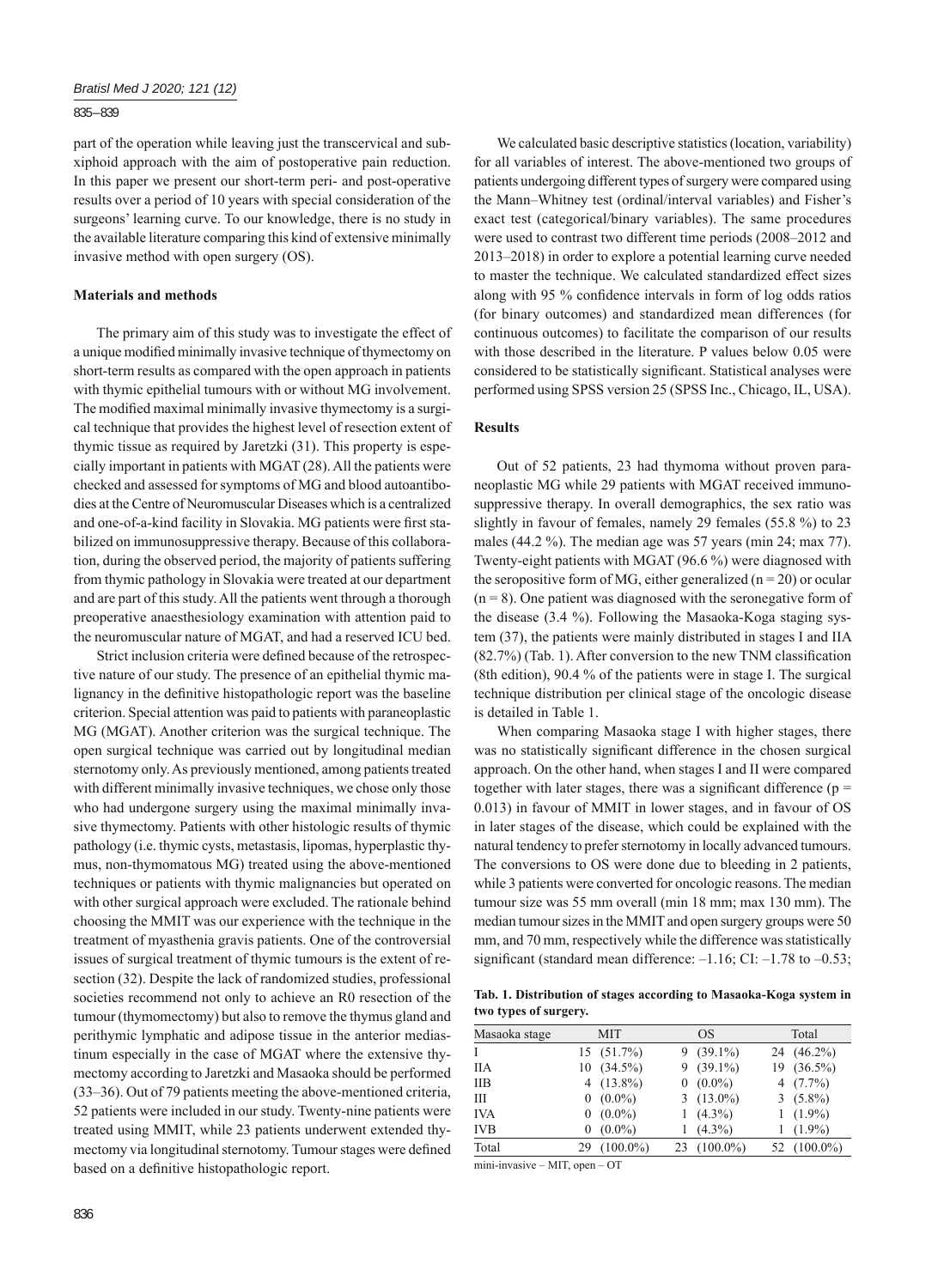

**Fig. 1. Duration of surgery depending on operating technique in minutes.**

 $p = 0.001$ ). R0 resection was achieved in 49 patients (94.2 %). The comparison of resection radicality between these two techniques could not be done because of low frequency of the variable.

The diagnosis-specific distribution of surgical techniques was as follows: MMIT was carried out in 79.3 % of MGAT patients while 73.9 % of patients with non-MG thymoma were treated with OS, which represented a significant difference (log OR: 1.04; CI:  $0.47-1.60$ ;  $p < 0.001$ ). An interesting and statistically significant finding was noted in the observed time periods (2008–2012 and 2013–2018) when we operated on almost the same number of patients using the minimally invasive technique ( $n = 14$  and  $n = 15$ , respectively) but an increase in the open approach was detected from 4 to 19 (log OR:  $-0.65$ ; CI:  $-1.21 - 0.08$ ; p = 0.038). Also, the conversions took place in the later time period. From the surgeons' perspective, the comparison of the duration of surgery is one of the most important short-term variables. The median value for the whole observed period for MMIT was 260 minutes and 133 minutes for OS, which proved to be significant (standard mean difference: 1.22; CI:  $0.62-1.81$ ;  $p \le 0.001$ ). The initially longer operation times coincided with the introduction of the new miniinvasive method, and the learning curve surely contributed to this difference. Taking these data into consideration, we decided to analyse the previously mentioned two different time periods where the operating times for MIT significantly differ  $(2008-2012; 297)$ min; 2013–2018: 199 min;  $p = 0.005$ ) (Fig. 1). As to the duration of drainage (MMIT =  $3$  days; OS =  $4$  days) and LOS (MMIT  $= 5$  days; OS  $= 5$  days) there was no significant difference (p  $=$ 0.418;  $p = 0.461$ ).

|  |  |  | Tab. 2. Specific complications of surgical technique. |
|--|--|--|-------------------------------------------------------|
|  |  |  |                                                       |

| Complication                                  | <b>MIT</b> | OS | Total |
|-----------------------------------------------|------------|----|-------|
| Myastenic crisis                              |            |    | 29    |
| Tracheostomy                                  | $\theta$   |    | 52    |
| Phrenic nerve lesion                          |            |    | 52    |
| Phrenic nerve lesion with diaphragm plication | O          |    | 52    |
| Recurrent nerve palsy                         |            |    |       |

Average blood loss was 118.97 ml for MMIT, and 269.57 ml for sternotomy with no significant difference (standard mean difference:  $-0.48$ ; CI:  $-1.03 - 0.09$ ; p = 0.172). The systemic complication rate (pneumonia, atrial fibrillation, pneumothorax, embolization) was lower with the mini-invasive method (26.1 % vs 3.4 %; log OR:  $-0.99$  CI:  $-1.95 - -0.04$ ; p = 0.035). There was no difference in the observed disease-specific complications (Tab. 2). Neoadjuvant therapy was administered to 4 patients in the OS group with no statistical significance ( $p = 0.080$ ). No perioperative mortality was documented.

#### **Comparing our results with those described in literature**

The latest study of larger scale to compare minimally invasive thymectomy (MIT) and open surgery for thymic malignancies was designed by Friedant et al 2016 (Tab. 3) (26). It is a systematic review and meta-analysis of 30 studies from 1995–2014. Its limitation is that only nonrandomized retrospective works were included. The reason behind this is the total absence of prospective studies on the topic that would meet the inclusion criteria of the authors. The short-term targets the authors focused on were demographics, length of surgery, blood loss, LOS, tumour size, completeness of resection, conversion rate, respiratory and cardiac complications. The average tumour size in both MIT and OS was larger in our study. From the studies assessing the oncologic stage, patients with Masaoka stages I and II were similarly distributed. There was almost no difference in demographic parameters. When comparing the length of surgery, Friedant et al. found no significant difference between MIT and OS groups (164.92 min vs 147.18 min, standard difference = 0.13, 95 % CI: –0.28 to 0.54, p  $= 0.53$ ). On the other hand, in our study, the overall operation time was significantly lower in the OS group. A decrease was noted in the later time period after completing the learning curve. The time difference could be explained also with the fact that our MMIT is a more extensive surgical method compared with the majority of minimally invasive techniques, and the resected tumours were larger. In contrast with our work, there was a significant difference in the duration of stay (LOS), namely 8 days in the MIT group and 9 days in the OS group (standard difference  $=$  -0.88, 95 % CI: -1.52 to  $-0.24$ ;  $p < 0.01$ ). In our study, LOS was 5 days in both groups.

It has to be stressed that this is a brief comparison and that it was not our aim to provide a profound analysis.

**Tab. 3 Comparison of our results with those described in literature (Friedant et al) using standardized effect sizes along with 95% CI.**

| Variable                  |            | Technique<br>(Friedant) | Technique<br>(our results) |        |  |
|---------------------------|------------|-------------------------|----------------------------|--------|--|
|                           | <b>MIT</b> | <b>OS</b>               | <b>MIT</b>                 | OS     |  |
| Tumour size (mm)          | 40.9       | 48                      | 50                         | 70     |  |
| Masaoka stage I. II (%)   | 94.89      | 78.62                   | 100                        | 78.2   |  |
| Age (years)               | 52.34      | 52.72                   | 55.17                      | 53.43  |  |
| Conversion rate $(\% )$   | 2.36       |                         | 9.61                       |        |  |
| Blood loss (ml)           | 169        | 226                     | 118.97                     | 269.57 |  |
| Duration of surgery (min) | 164.92     | 147.18                  | 260 (199)*                 | 133    |  |
| Duration of stay (days)   | 8          | 9                       |                            | 5      |  |

\*duration of surgery considering the learning curve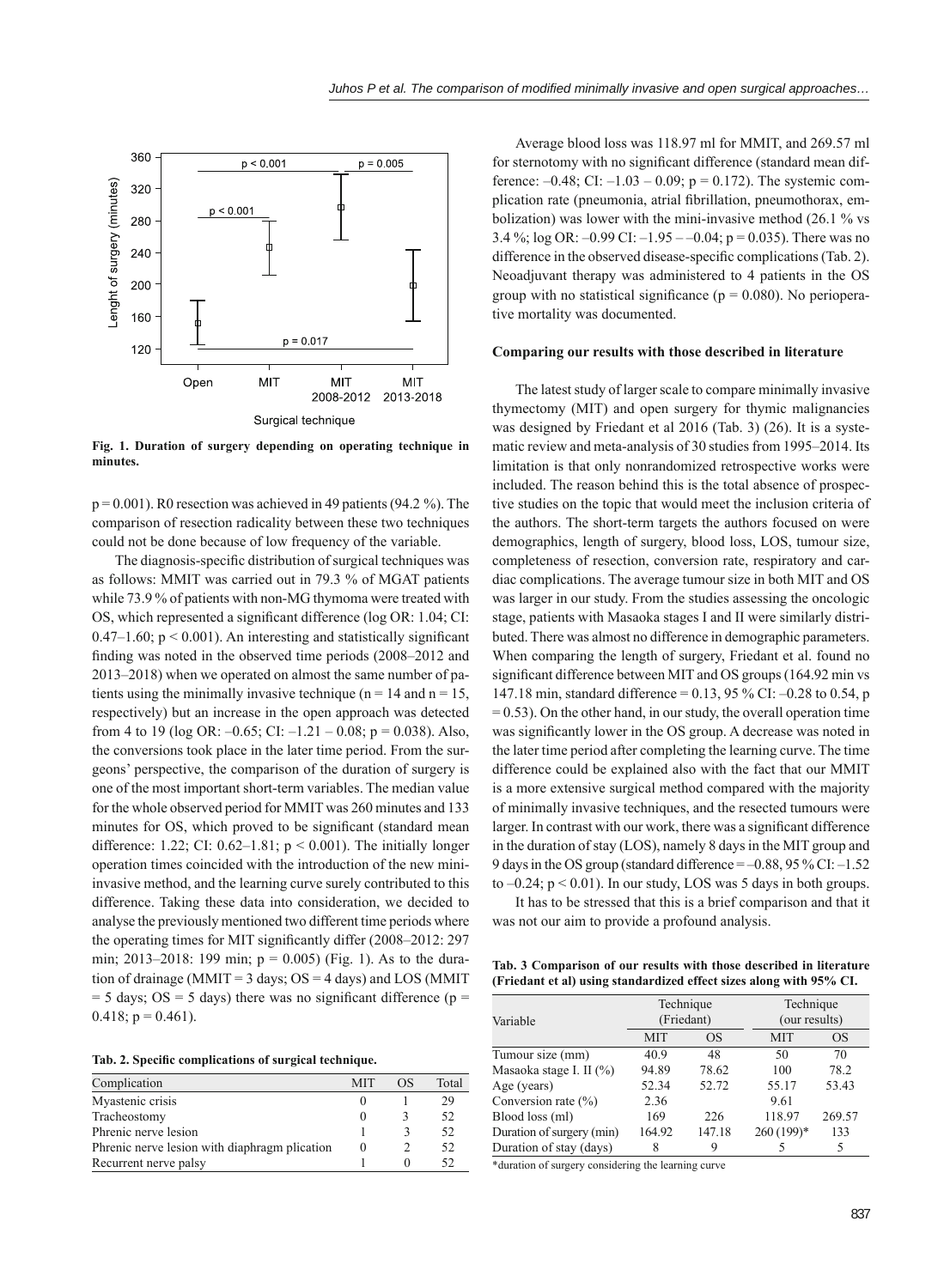## 835 – 839

## **Discussion and conclusion**

Minimally invasive surgical approaches expanded recently into various fields of thoracic surgery and in some types of surgery such as lung resection even replaced the golden standard of open surgery and became the mainstay of treatment. Mini-invasive surgery of thymic malignancies was not "spared" the novel techniques like VATS, subxiphoid approach, combined methods, and robotic VATS resection (38, 39). Even though the course is set in favour of these techniques, there are still doubts and uncertainty about the efficacy of mini-invasive treatment compared with open surgery represented by longitudinal sternotomy or thoracotomy (40‒42). Due to these issues, the topic is still ongoing and controversial. When considering the rare incidence of thymic malignancies and lack of randomized controlled trials (RCT) we deem our results with a modified technique worthwhile sharing with the professional community. As it is ever the problem with rare diseases, the chance of conducting a thorough RCT is slim and less likely. Due to these matters, the most prudent way to outsource any data for comparison is to analyse the largest and best-quality retrospective database of the International Thymic Malignancies Interest Group  $(ITMIG)$   $(16, 43-45)$ . The recommendations and guidelines published by this group are considered as accepted standards in the treatment process. Doubts about the efficacy of mini-invasive surgical methods stem from the possibility of a less radical resection, tumour capsule compromise, and therefore cancer cell dissemination in the mediastinum and pleural cavities resulting in increased locoregional recurrence, worse prognosis and survival  $(46-48)$ .

The majority of recent studies exploring this matter conclude the equality even superiority of various, although less extensive minimally invasive approaches regarding short-term results (21, 25–27). Another important issue are the long-term results, i.e. disease recurrence, 5- and 10-year survival rates, and disease-free interval. Taking into consideration the relatively short period that MIT are used and overall small numbers of patients, these results are mostly unavailable or scarce. The long-term results in our study are still being collected and analysed and will be presented in the near future. Naturally not all patients are candidates for MIT. These techniques are usually proposed to patients in lower stages of the disease (Masaoka I and II) with the tumour well encapsulated, localized in the anterior mediastinum, and not exceeding 5–6 cm in diameter, with clear plane between large vessels of the mediastinum on radiologic imaging, no sign of local tumour compression, and unilaterally confined disease (49). Conversely, the invasion of phrenic nerves, left brachiocephalic vein or other major vessels is regarded as a contraindication. Any uncertainty in achieving complete radical resection (R0) needs to be met with a stern resolution to convert to open surgery. The fact that in large reviews, the conversion rates are low attests to the correct patient selection. The arguable advantages of MIT are better cosmetic effect, less intense pain, smaller blood loss, shorter durations of hospital and ICU stay, faster convalescence, and a similar rate of R0 resection as the main long-term prognostic factor of survival and recurrence. More recently, the time of surgery is deemed to be an independent variable affecting the completeness of resection in correlation with the learning curve of surgeon (21).

There are limits to our study, namely its retrospective design and the natural bias against selecting patients with locally advanced tumours that are more likely to be indicated for open surgery. The higher conversion rate and median tumour size attest to the fact, that after conquering the learning curve of a new modified method, more advanced stages of thymomas are attempted to be resected in a minimally invasive way. In the later period of our study, we observed that the more experienced the surgeons get, the shorter the duration of surgery, almost achieving time typical for the open method especially considering the higher level of MMIT extent.

Consequently, according to our results, we consider MMIT to be an effective, extensive, safe and even superior alternative approach in cases with lower clinical stages of thymic malignancies especially for patients with myasthenia gravis symptoms, and in some regard possibly superior to less extensive mini-invasive approaches.

### **References**

**1. Engels EA.** Epidemiology of thymoma and associated malignancies. Journal of thoracic oncology : official publication of the International Association for the Study of Lung Cancer 2010; 5 (10 Suppl 4): S260-265.

**2. Gaur P, Leary C, Yao JC.** Thymic neuroendocrine tumors: a SEER database analysis of 160 patients. Ann Surg 2010; 251 (6): 1117-1121.

**3. de Jong WK, Blaauwgeers JL, Schaapveld M et al.** Thymic epithelial tumours: a population-based study of the incidence, diagnostic procedures and therapy. Eur J Cancer 2008; 44 (1): 123-130.

**4. Martinka I. FM, Schnorrer M., Cibulčík F., Špalek P.** Myasténia gravis asociovaná s tymómom – súbor pacientov v Slovenskej republike (1978– 2015). Čes Slov Neurol Neurochir 2016; 79 (5): 552‒559.

**5. Schmidt-Wolf IGH, Rockstroh JK, Schüller H et al.** Malignant thymoma: current status of classification and multimodality treatment. Ann Hematol 2003; 82 (2): 69-76.

**6. Detterbeck FC, Parsons AM.** Thymic tumors. Ann Thorac Surg 2004; 77 (5): 1860‒1869.

**7. Okumura M, Yoshino I, Yano M et al.** Tumour size determines both recurrence-free survival and disease-specific survival after surgical treatment for thymoma. Eur J Cardio-thorac Surg 2019; 56 (1): 174-181.

**8. Weksler B, Dhupar R, Parikh V et al.** Thymic carcinoma: a multivariate analysis of factors predictive of survival in 290 patients. Ann Thorac Surg 2013; 95 (1): 299-303.

**9. Nakahara K, Ohno K, Hashimoto J et al.** Thymoma: results with complete resection and adjuvant postoperative irradiation in 141 consecutive patients. J Thorac Cardiovascu Surg 1988; 95 (6): 1041-1047.

**10. Ku X, Sun Q, Zhu L et al.** Deciphering tissue-based proteome signatures revealed novel subtyping and prognostic markers for thymic epithelial tumors. Mol Oncol 2020; 14 (4): 721-741.

**11. Corsini EM, Mitchell KG, Hofstetter WL et al.** Importance of resection for locoregional disease control in Masaoka stage IVA thymic neoplasms. J Surgl Oncol. n/a.

**12. Bak V, Spalek P, Petrovajova T et al.** Thymic tumours associated with Myasthenia gravis: a long term observation study of operated patients. Bratisl Lek Listy 2013; 114 (8): 464-468.

**13. Zhao J, Bhatnagar V, Ding L et al.** A systematic review of paraneoplastic syndromes associated with thymoma: Treatment modalities, recurrence, and outcomes in resected cases. J Thorac Cardiovasc Surg 2020; 160  $(1): 306 - 314.$